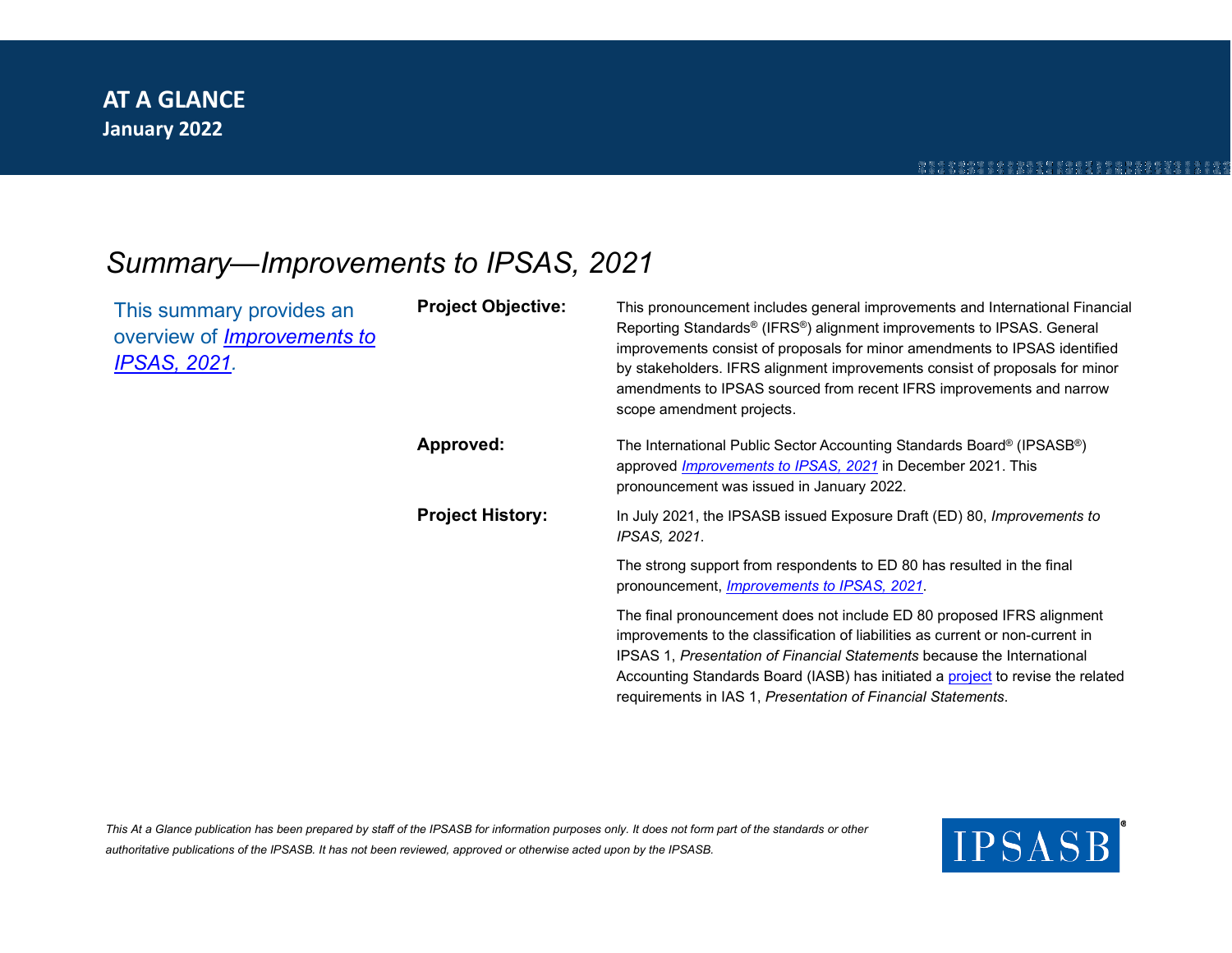# **IPSASB**

## General Improvements and IFRS Alignment Improvements Included

This table provides an overview of the general and IFRS alignment improvements included in *Improvements to IPSAS, 2021*.

|                                             | <b>General Improvements to IPSAS</b>                                                                                   |                                                                                                                                                                  |  |  |
|---------------------------------------------|------------------------------------------------------------------------------------------------------------------------|------------------------------------------------------------------------------------------------------------------------------------------------------------------|--|--|
| pvides an                                   | <b>IPSAS</b>                                                                                                           | Summary of Proposed Change in ED 80                                                                                                                              |  |  |
| he general                                  | IPSAS 22, Disclosure of Financial Information About the                                                                | Refer to latest edition of System of National Accounts,                                                                                                          |  |  |
| 3.<br>1 ment                                | General Government Sector.                                                                                             | 2008 (2008 SNA).                                                                                                                                                 |  |  |
| s included                                  | IPSAS 39, Employee Benefits.                                                                                           | Delete "composite" from the term "composite social<br>security programs".                                                                                        |  |  |
| ents to                                     | RPG 1, Reporting on the Long-Term Sustainability of an<br>Entity's Finances.                                           | Indicate in the Basis for Conclusions that the Conceptual<br>Framework and Social Benefits projects were completed.                                              |  |  |
|                                             | Currently effective IPSAS 29, Financial Instruments:                                                                   | Interest Rate Benchmark Reform amendments are                                                                                                                    |  |  |
|                                             | Recognition and Measurement (as applicable prior to the<br>adoption of IPSAS 41, Financial Instruments)                | explained in more detail on page 3.                                                                                                                              |  |  |
| <b>IFRS Alignment Improvements to IPSAS</b> |                                                                                                                        |                                                                                                                                                                  |  |  |
|                                             | IPSAS 41, IPSAS 29 (as amended by IPSAS 41 when it                                                                     | Interest Rate Benchmark Reform amendments are                                                                                                                    |  |  |
|                                             | was first published in 2018), and IPSAS 30, Financial                                                                  | explained in more detail on page 3.                                                                                                                              |  |  |
|                                             | Instruments: Disclosures.                                                                                              |                                                                                                                                                                  |  |  |
|                                             | IPSAS 33, First-time Adoption of Accrual Basis<br><b>International Public Sector Accounting Standards</b><br>(IPSASs). | Extend the exemption to allow cumulative translation<br>differences to be based on the controlled entity's financial<br>statements on date of adoption of IPSAS. |  |  |
|                                             | IPSAS 41, Financial Instruments.                                                                                       | Clarify the fees to include when applying the '10 percent'<br>test to derecognize a financial liability.                                                         |  |  |
|                                             | IPSAS 19, Provisions, Contingent Liabilities and                                                                       | Clarify the costs of fulfilling a contract when assessing                                                                                                        |  |  |
|                                             | <b>Contingent Assets.</b>                                                                                              | whether a contract will be onerous.                                                                                                                              |  |  |
|                                             | IPSAS 17, Property, Plant, and Equipment.                                                                              | Prohibit proceeds from selling items produced before                                                                                                             |  |  |
|                                             |                                                                                                                        | asset is available for use to be deducted from the cost of                                                                                                       |  |  |
|                                             |                                                                                                                        | property, plant, and equipment.                                                                                                                                  |  |  |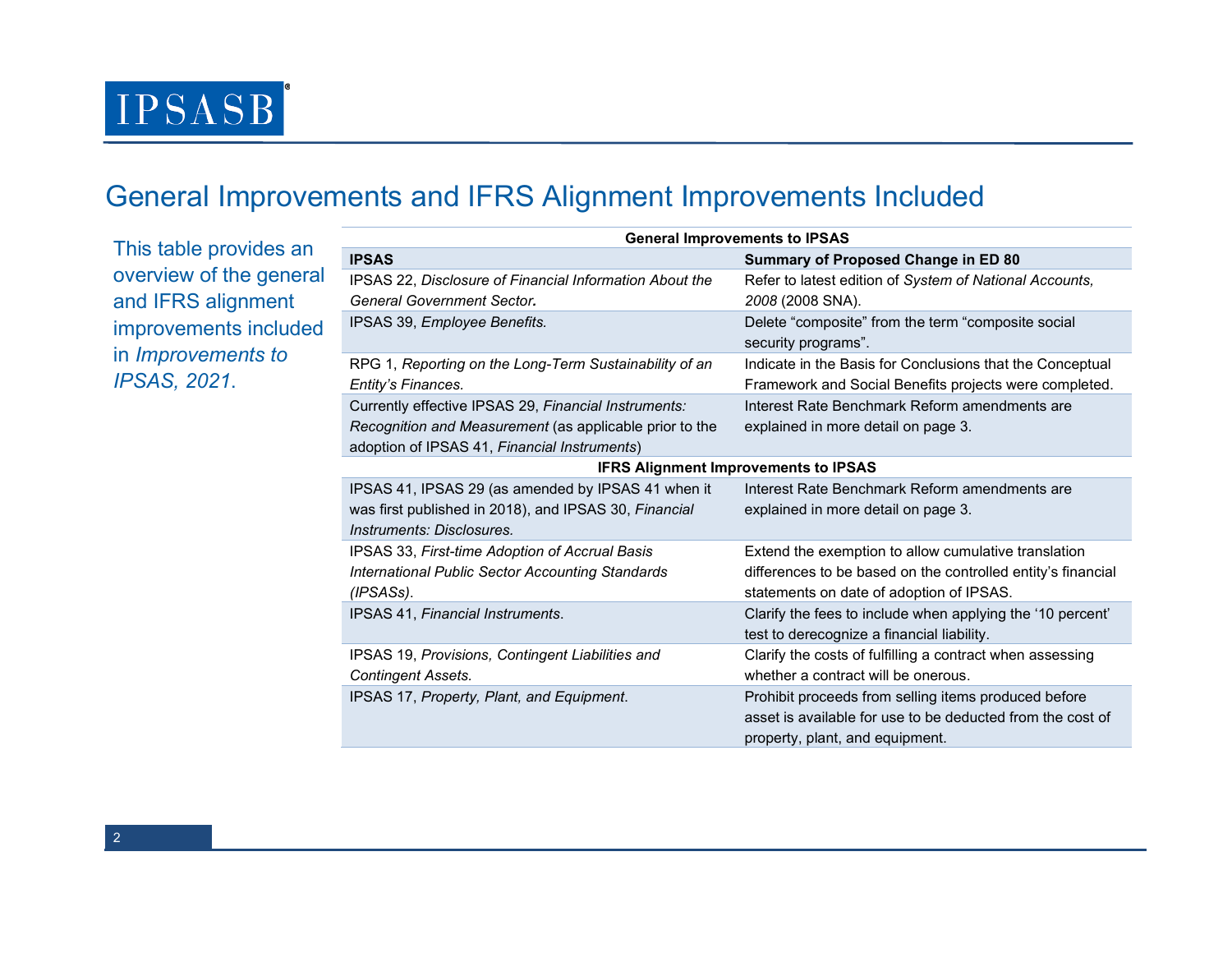## **IPSASB**

### Interest Rate Benchmark Reform

The Interest Rate Benchmark Reform amendments provide relief from the effects of the uncertainty caused by the reform.

#### **Background**

In 2014, the Financial Stability Board published a report setting out recommendations to reform interest ratebenchmarks such as interbank offered rates (IBORs).

Public authorities in many jurisdictions have taken steps to implement interest rate benchmark reform. They have increasingly encouraged market participants to ensure timely progress towards the reform of interest ratebenchmarks, including the replacement of those benchmarks with alternative, nearly risk-free interest rates that are based, to a greater extent, on transaction data (alternative benchmark rates).

#### **Types of Amendments**

To address the potential financial reporting impacts interest rate benchmark reform may have, *Improvements to IPSAS, 2021* includes two types of amendments to the IPSASB's literature:

(a) **Pre-replacement issues.** Issues affecting financial reporting in the period before the replacement of an existing interest rate benchmark with an alternative, nearly risk-free rate. These amendments provide temporary exceptions to the highly probable requirement; prospective assessments; and separately identifiable risk components; and

(b) **Replacement issues.** Issues that might affect financial reporting when an existing interest rate benchmark is replaced with an alternative nearly risk-free rate. These amendments assist stakeholders when changes are made to contractual cash flows or hedging relationships because of the interest rate benchmark reform and provide useful information to users of financial statements.

The IPSASB noted that interest rate benchmark reform amendments were applicable for:

- (a) IPSAS 29, *Financial Instruments: Recognition and Measurement* (applicable prior to the adoption of IPSAS 41);
- (b) IPSAS 29, *Financial Instruments: Recognition and Measurement* (applicable after the adoption of IPSAS 41); and
- (c) IPSAS 41, *Financial Instruments*.